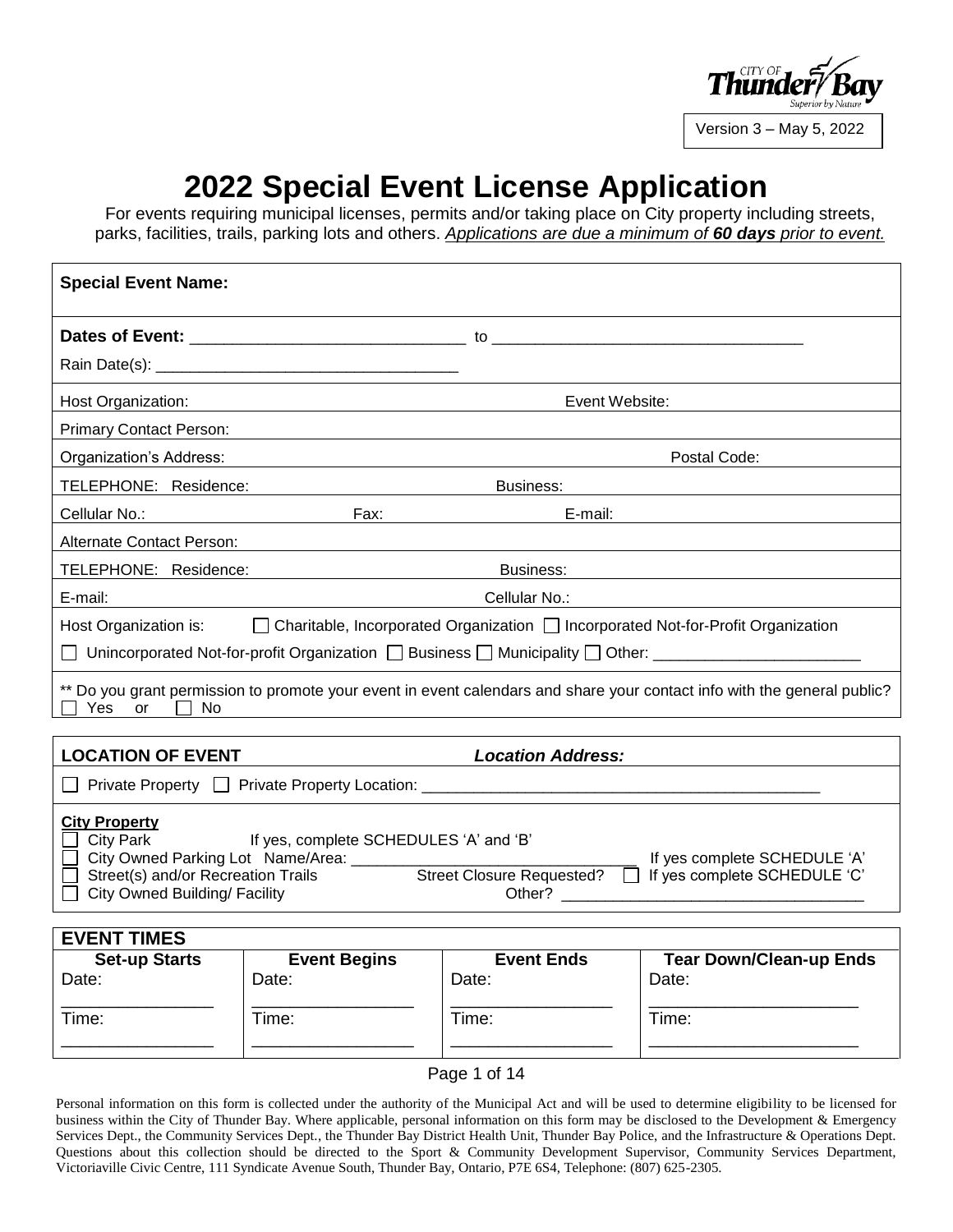

| <b>TYPE OF EVENT</b> |                                                                               |                     |                                               |
|----------------------|-------------------------------------------------------------------------------|---------------------|-----------------------------------------------|
| Festival             | Walk                                                                          | <b>Running Race</b> | <b>Cycling Race</b>                           |
| Parade               | riathlon                                                                      | Cinematography      |                                               |
|                      | Cycling Recreational – riding<br>single file & following all rules of<br>road | Other (Specify):    | Race/walk/ride start<br>time (if applicable): |

Please provide a brief description of the event and its purpose:

Number of anticipated participants and spectators to attend the Special Event per day:

\* All events with 500 or more attendees must submit an **EMERGENCY PLAN.** Contact Event Services for assistance. *Please note that gathering sizes will be based on current Provincial orders related to the COVID-19 Pandemic. Consult the TBDHU to determine the required COVID-19 measures for your event.*

\_\_\_\_\_\_\_\_\_\_\_\_\_\_\_\_\_\_\_\_\_\_\_\_\_\_\_\_\_\_\_\_\_\_\_\_\_\_\_\_\_\_\_\_\_\_\_\_\_\_\_\_\_\_\_\_\_\_\_\_\_\_\_\_\_\_\_\_\_\_\_\_\_\_\_\_\_\_\_\_\_\_\_\_\_\_\_\_\_\_\_\_\_\_

\_\_\_\_\_\_\_\_\_\_\_\_\_\_\_\_\_\_\_\_\_\_\_\_\_\_\_\_\_\_\_\_\_\_\_\_\_\_\_\_\_\_\_\_\_\_\_\_\_\_\_\_\_\_\_\_\_\_\_\_\_\_\_\_\_\_\_\_\_\_\_\_\_\_\_\_\_\_\_\_\_\_\_\_\_\_\_\_\_\_\_\_\_\_

| Are fireworks or any other pyrotechnics or special effects planned for this Special Event? $\Box$ Yes $\Box$ No<br>If yes, do you have the property owner's permission? $\Box$ Yes $\Box$ No                                                                  |  |  |
|---------------------------------------------------------------------------------------------------------------------------------------------------------------------------------------------------------------------------------------------------------------|--|--|
| Will food for immediate consumption be provided and/or sold at the Special Event?<br>- No<br>If yes, please provide details of what food will be provided and/or sold:                                                                                        |  |  |
| If selling food, please provide a copy of City of Thunder Bay Business Licence.<br>All persons and/or organizations planning to hold an event where food will be sold or given away to the public must<br>submit a Special Events Organizer Application Form. |  |  |
| www.tbdhu.com/specialeventsform                                                                                                                                                                                                                               |  |  |
|                                                                                                                                                                                                                                                               |  |  |

| $\Box$ Yes or $\Box$ No | NOTE: This Application is not to be construed as forming part of your |  |
|-------------------------|-----------------------------------------------------------------------|--|

Will alcoholic beverages for immediate consumption be provided and/or sold at the Special Event?

 *Liquor License Application which requires a separate process.*

### **THUNDER BAY POLICE SERVICE**

| Are you requesting paid duty police officers for this event? $\Box$ Yes $\Box$ No |  |
|-----------------------------------------------------------------------------------|--|
| If yes, complete SCHEDULE 'D'                                                     |  |

#### *If unsure if your event will require paid duty police call Event Services at 629-7098*

Page 2 of 14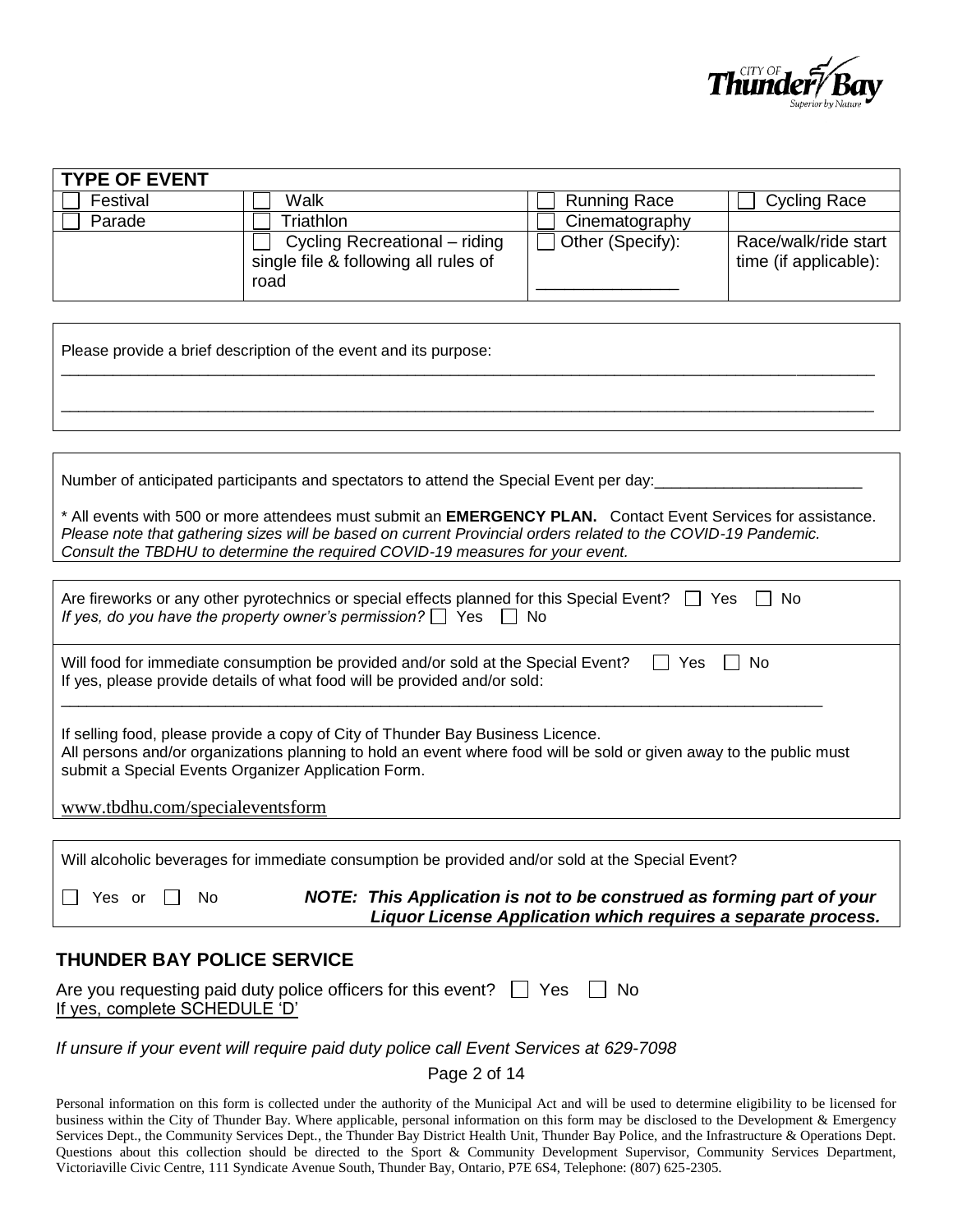

# **ADDITIONAL REQUESTS**

*If unsure of the quantities available or required please call Event Services at 629-7098*

| Parks & Open<br><b>Spaces Section</b><br><b>Requests</b> | Picnic Tables # ________<br>Others?<br>Garbage Cans #                                                                                                                                                                           |     |
|----------------------------------------------------------|---------------------------------------------------------------------------------------------------------------------------------------------------------------------------------------------------------------------------------|-----|
|                                                          | ** Organizers are to provide bags and remove garbage from temporary garbage<br>cans at event site<br>Delivery subject to staff availability. Delivery fee waived for BIAs and charitable<br>and/or not-for-profit organizations |     |
| <b>Barricades</b>                                        | Barricades #                                                                                                                                                                                                                    |     |
| <b>Recycling</b>                                         | <b>Request for Recycling Blue Barrels (no charge):</b>                                                                                                                                                                          |     |
| <b>Services</b>                                          | If requesting 5 or less, Event Services will provide the barrels.                                                                                                                                                               |     |
|                                                          | Number of blue barrels requested: ____________________                                                                                                                                                                          |     |
|                                                          |                                                                                                                                                                                                                                 |     |
|                                                          |                                                                                                                                                                                                                                 |     |
|                                                          | ** Service provided by GFL Environmental                                                                                                                                                                                        |     |
| <b>Roads Section</b>                                     | No Parking Signs #                                                                                                                                                                                                              |     |
| <b>Requests</b>                                          | Road Closed Signs # ____                                                                                                                                                                                                        |     |
|                                                          | ** Items must be picked up from and returned to Roads North -corner of Front                                                                                                                                                    |     |
|                                                          | & Egan Street or South Yard on Mountdale                                                                                                                                                                                        |     |
| <b>Healthy Food</b>                                      | I am interested in supporting healthier food options at my event. A public health                                                                                                                                               | Yes |
| <b>Information</b>                                       | nutritionist from the Thunder Bay District Health unit can contact me to share                                                                                                                                                  |     |
|                                                          | more information about opportunities to promote healthier food vendors.                                                                                                                                                         | No  |
| <b>Water Bar</b>                                         | Would you like to request the City of Thunder Bay Water Bar?                                                                                                                                                                    |     |
|                                                          | To request the Water Bar for your event, please call EcoSuperior at                                                                                                                                                             |     |
|                                                          | 807-624-2658, or email ashley@ecosuperior.org.                                                                                                                                                                                  |     |

# **INSURANCE**

| Every Applicant shall procure a Certificate of Insurance against Public and Occupiers liability and file with the City.                  |  |  |  |
|------------------------------------------------------------------------------------------------------------------------------------------|--|--|--|
| The City's Certificate of Insurance template is to be completed by your insurance provider. The original signed<br>document is required. |  |  |  |
| Certificate of Insurance Provided (Original):<br>$\Box$ No<br>II Yes<br>To follow                                                        |  |  |  |
| Are you interested in a quote to purchase City of Thunder Bay Facility User Group Insurance?                                             |  |  |  |

#### Page 3 of 14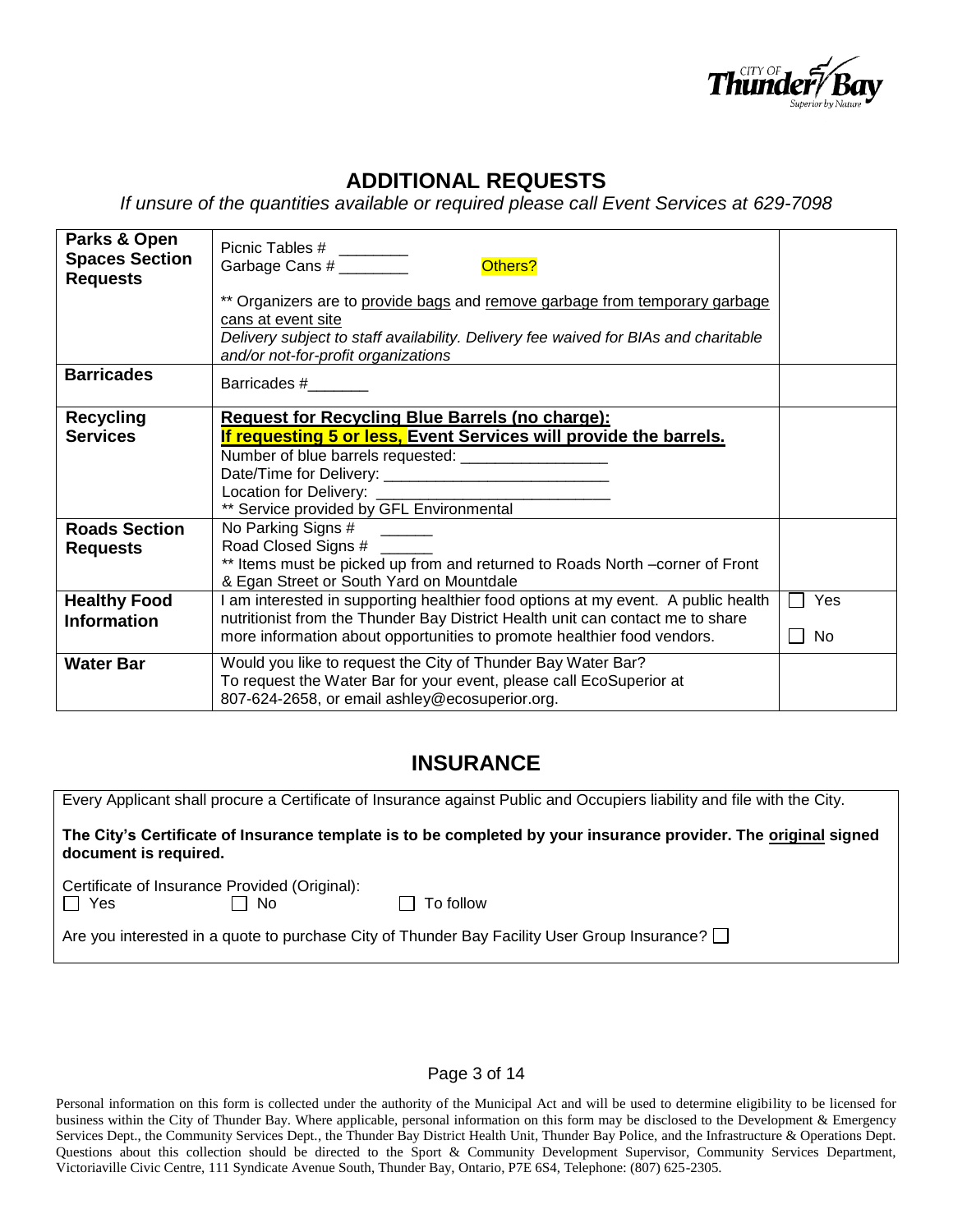

# **ATTACHMENTS PROVIDED**

 $\Box$  ROUTE MAP (required for ALL events with road closures and events using City trails and/or sidewalks) CERTIFICATE OF INSURANCE (on City form) EMERGENCY PLAN (for events over 500 attendees) SITE MAP LIST OF FOOD VENDORS OTHER:

### **AGREEMENT TO INDEMNIFY AND HOLD HARMLESS**

The undersigned applicant agrees to save harmless and indemnify the City of Thunder Bay and its elected representatives, officers, employees and agents from and against any and all claims, demands, suits, actions, causes of action and/or proceedings that may be brought against or made upon the City and/or its elected representatives, officers, employees or agents by any person or persons arising out of matters in any way related to any act, failure to act or otherwise of the applicant and/or its employees, officers, servants, volunteers and agents in respect of, or pertaining to, the special event described in this application or anything pertaining to the Special Events License.

### **DISCLAIMER**

The undersigned acknowledges that the issuance of a License is not confirmation that the licensed person, premises or operation conforms with any City By-law and that the City of Thunder Bay reserves its rights to enforce any such by-law notwithstanding the issuance of this License and its right to revoke, suspend or add conditions to this License for any reason, including without limitation, such violations. It shall be the sole responsibility of the undersigned to ensure compliance with such By-laws and the City of Thunder Bay shall have no liability in respect of or arising out of any violation thereof or any steps taken with respect to this License therefore.

\_\_\_\_\_\_\_\_\_\_\_\_\_\_\_\_\_\_\_\_\_\_\_\_\_\_\_\_\_\_\_\_ \_\_\_\_\_\_\_\_\_\_\_\_\_\_\_\_\_\_\_\_\_\_\_\_\_\_\_\_\_\_\_\_\_\_\_\_\_\_\_\_\_\_\_ Date **Signature of Applicant** 

# **Please forward completed application, along with any supporting documents and appropriate fees to:**

Recreation & Culture Pool 6 Building 53 Water Street South Thunder Bay, ON P7B 2S5 Attention: EVENT SERVICES

Fax: 807-684-9240 E-mail: tessa.hettrick@thunderbay.ca

**Special Event Application Fee: \$225** (No charge for charitable and/or not-for-profit organizations)

**Temporary Street Closure Application Fee: \$25**

# **For information about the services the City Thunder Bay provides to event organizers, visit www.thunderbay.ca/eventservices**

Telephone: (807) 629-7098

Page 4 of 14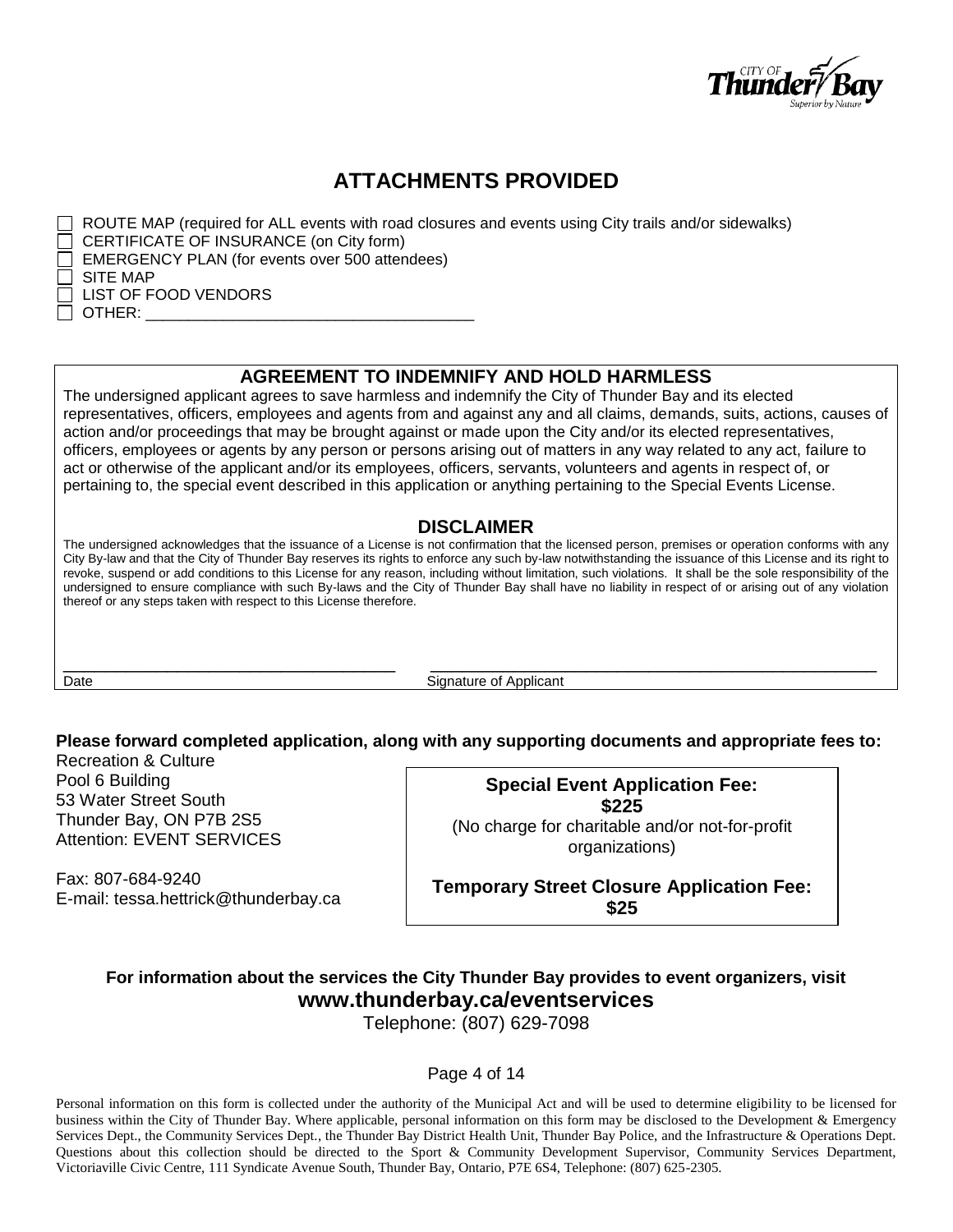

### **SCHEDULE 'A' CHECKLIST FOR EVENTS HELD ON CITY PROPERTY**

### *\* Please check all that apply. Mark not applicable items as 'NA'*

| <b>Description</b> | <b>Requirement</b>                                                                                              | Yes, No<br>or NA |
|--------------------|-----------------------------------------------------------------------------------------------------------------|------------------|
| Alcohol to be      | Organizers must adhere to City of Thunder Bay Municipal Alcohol                                                 |                  |
| served             | Policy and Alcohol & Gaming Commission of Ontario regulations.                                                  |                  |
|                    | Request City of Thunder Bay permission to serve alcohol<br>$\bullet$                                            |                  |
|                    | Inform applicable City Departments in writing<br>$\bullet$                                                      |                  |
|                    | <b>Obtain Special Occasion Permit from LCBO</b><br>$\bullet$                                                    |                  |
|                    | Ensure all servers have completed SMART Serve Training<br>$\bullet$                                             |                  |
| <b>Burning/</b>    | A permit is required for all open air burning and fireworks in the city. A site                                 |                  |
| <b>Fireworks</b>   | inspection will be scheduled. Applicant must obtain written permission                                          |                  |
|                    | from the property owner. Contact Fire Prevention at 625-2103. An                                                |                  |
|                    | operational, certified fire extinguisher is required by the fire.                                               |                  |
| Cooking            | Every gas appliance used to prepare food for the public is required to have                                     |                  |
| <b>Appliances</b>  | an annual TSSA (Technical Standards Safety Authority) inspection. A valid                                       |                  |
|                    | City of Thunder Bay Refreshment Vehicle Licence must be secured and                                             |                  |
|                    | displayed. Appropriate portable fire extinguishers are required for all                                         |                  |
|                    | appliances. Inspection and maintenance tags must be affixed to each                                             |                  |
|                    | extinguisher. Approved appliances located on ground level require three                                         |                  |
|                    | metre clearance to combustibles and must be protected by barrier fencing.                                       |                  |
| <b>Clean-Up</b>    | You are required to clean up the site. This includes removing garbage                                           |                  |
|                    | from cans and site. To request recycling services go to page 3.                                                 |                  |
| Concession(s)      | City approval required. Forward list of concession operators to the                                             |                  |
| on site            | Sport & Community Event Development Coordinator.                                                                |                  |
|                    | Organizers and vendors must comply with the Thunder Bay District                                                |                  |
|                    | Health Unit Operating Guideline for Special Event Organizers and                                                |                  |
|                    | Food Vendors. For further information call 625-5930                                                             |                  |
|                    | Contact Licensing & Enforcement at 625-2710 to meet the<br>$\bullet$                                            |                  |
|                    | requirements for the proper license(s) regarding selling of food                                                |                  |
|                    | prepared for sale. i.e. refreshment vehicle (food premise)                                                      |                  |
|                    | Organizers and vendors must comply with Thunder Bay Fire                                                        |                  |
|                    | Rescue special event guidelines.                                                                                |                  |
| <b>Damage</b>      | For more information call 625-2103.<br>Event organizers are responsible for the cost of repairing any damage(s) | <b>INITIAL:</b>  |
|                    | done to City property as a result of their event.                                                               |                  |
| <b>Electricity</b> | 2 months prior - Call Electrical Safety Authority at 1-877-372-7233 (ESA-                                       |                  |
| <b>Required</b>    | SAFE). Website: www.esasafe.com. You will be charged for service.                                               |                  |
|                    | Note: events using existing power not exceeding one device (coffee urn,                                         |                  |
|                    | stereo or PA system) per outlet do not have to contact ESA; however, you                                        |                  |
|                    | must ensure ground fault protection (GFI) is in place. Events bringing in                                       |                  |
|                    | vendors/concessionaires and/or using extension cords must contact ESA.                                          |                  |

Page 5 of 14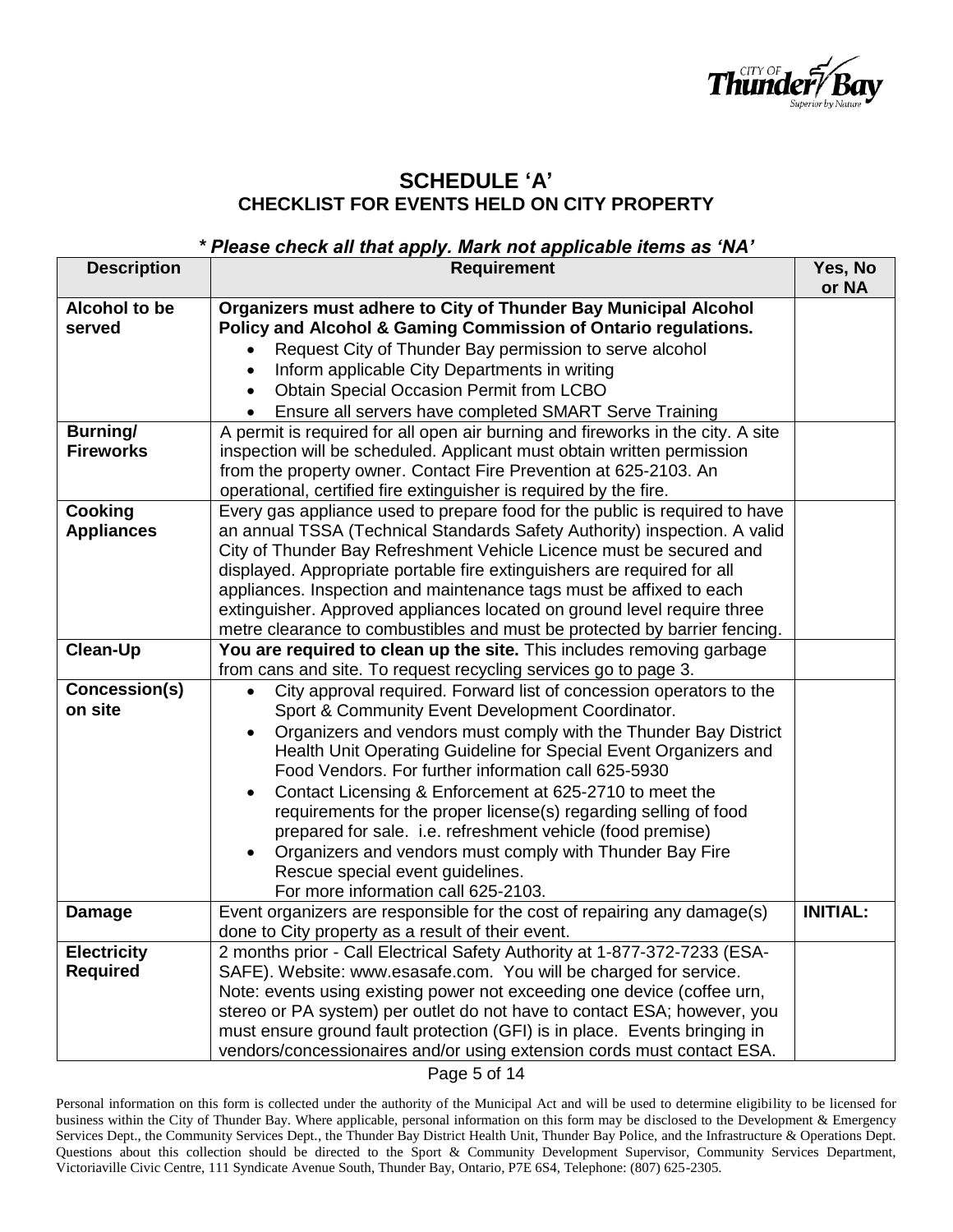

| <b>Emergency</b>      | You must submit an Emergency Plan for your event. All staff and                                                                                                                                          |                  |
|-----------------------|----------------------------------------------------------------------------------------------------------------------------------------------------------------------------------------------------------|------------------|
| <b>Plans</b>          | volunteers must be trained on emergency procedures.                                                                                                                                                      |                  |
| <b>Emergency</b>      | You must ensure that an emergency route at least 6 metres wide is kept                                                                                                                                   |                  |
| Route                 | clear of structures and vehicles for Ambulance, Fire and Police during the                                                                                                                               |                  |
|                       | event.                                                                                                                                                                                                   |                  |
| <b>First Aid</b>      | You must provide First-Aid on site (St John Ambulance or similar).                                                                                                                                       |                  |
| <b>EMS</b>            | It is recommended that EMS medical on site services should be<br>considered for:<br>Events with 3000+ in attendance and/or events serving alcohol<br>For information on fees and booking, call 625-4601. |                  |
| <b>Inflatable</b>     | Approval from the City required. Inflatable structure must be Technical                                                                                                                                  |                  |
| <b>Structures</b>     | Standards Safety Association approved. Provider:                                                                                                                                                         |                  |
| <b>Music Licenses</b> | Will you be having live or recorded music?<br>If yes, music licenses are required.<br>Contact Entandem at info@entandemlicensing.com or call<br>1-866-944-6223.                                          | Yes<br><b>No</b> |
| <b>Noise</b>          | You must adhere to Noise By-law and Park Closure By-law (11 pm)                                                                                                                                          |                  |
| <b>Portable</b>       | Based on anticipated attendance, you must comply with Thunder Bay                                                                                                                                        |                  |
| <b>Washrooms</b>      | District Health Unit Special Event Guidelines for supplying portable                                                                                                                                     |                  |
|                       | washrooms based on anticipated attendance. Toilets must be kept clean                                                                                                                                    |                  |
|                       | and be stocked. Note: Parks washroom buildings are open from May                                                                                                                                         |                  |
|                       |                                                                                                                                                                                                          |                  |
|                       | long weekend to September long weekend only.                                                                                                                                                             |                  |
| <b>Security</b>       | You must provide appropriate security personnel for the event. Extra duty                                                                                                                                |                  |
|                       | police may be required (subject to review by Thunder Bay Police).                                                                                                                                        |                  |
|                       | In accordance with the Private Security and Investigative Services Act,                                                                                                                                  |                  |
|                       | 2005 (PSISA), event Security Guards must be licensed by the Ministry of                                                                                                                                  |                  |
|                       | Community Safety & Correctional Services and must wear a regulation<br>uniform while carrying out their security duties.                                                                                 |                  |
|                       | <b>Uniform Requirements:</b>                                                                                                                                                                             |                  |
|                       | The term "SECURITY" or "SECURITY GUARD" must be displayed<br>on the uniform in specific places and specific dimensions.                                                                                  |                  |
|                       | The uniform must include an identification tag, which shows the                                                                                                                                          |                  |
|                       | licensee's name, or licence number or both.                                                                                                                                                              |                  |
|                       | A security guard uniform should not bear any traits that resemble a<br>police uniform, such as rank chevrons, a police-style forage cap, or stripes                                                      |                  |
|                       | down the side of the trousers.                                                                                                                                                                           |                  |
|                       | Who needs a security guard licence? Individuals are required to have a security                                                                                                                          |                  |
|                       | guard licence if they perform work, for remuneration, that consists primarily of                                                                                                                         |                  |
|                       | protecting persons or property. This includes but is not limited to bodyguards,                                                                                                                          |                  |
|                       | bouncers and loss prevention personnel, and more generally speaking, individuals                                                                                                                         |                  |
|                       | who patrol premises.                                                                                                                                                                                     |                  |

### Page 6 of 14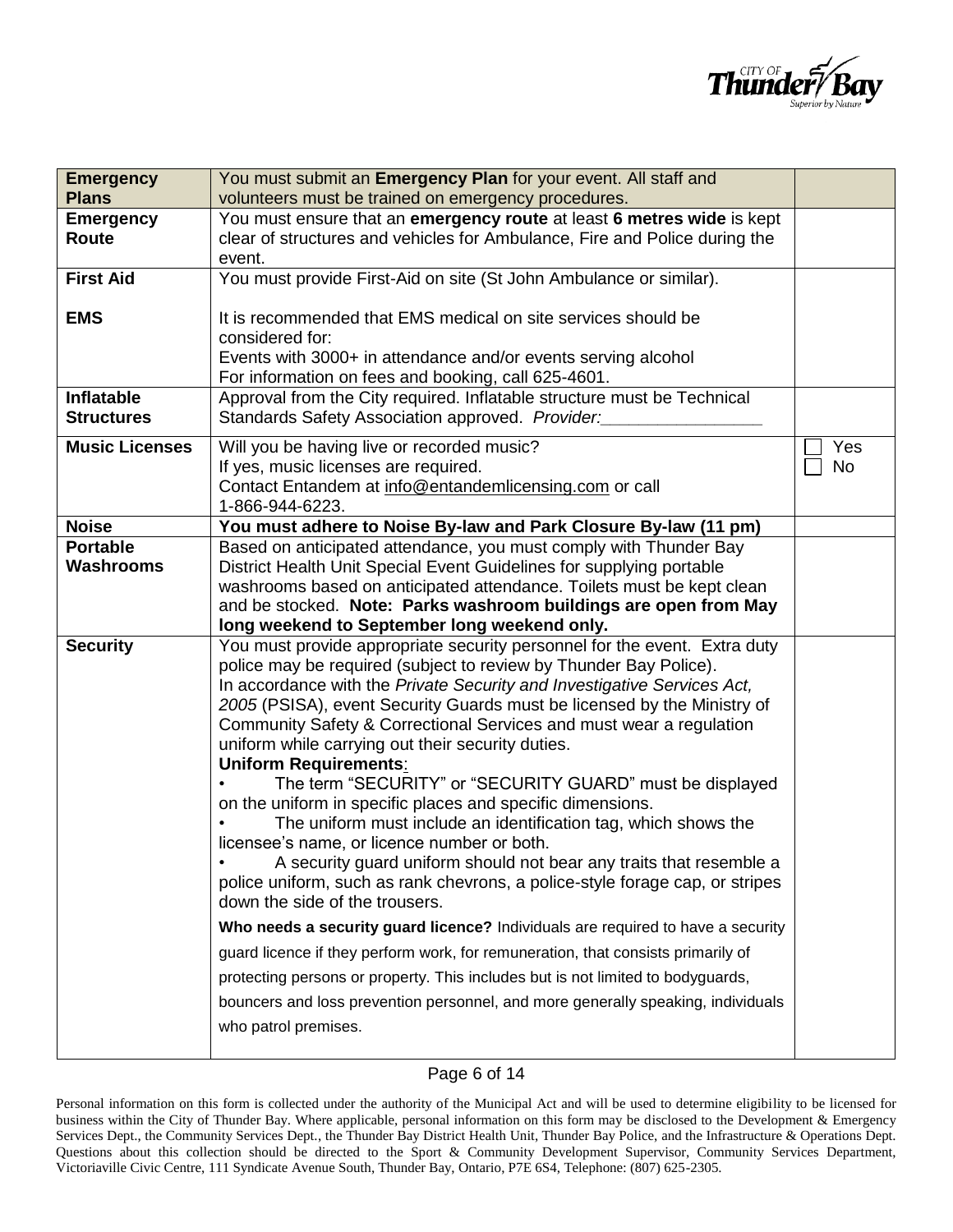

| <b>Smoking &amp;</b><br>Vaping       | A Smoke-Free Event is defined as a venue where smoking and/or vaping<br>of any substance including any form of tobacco, cannabis and vapour                                                                                                                                                                                                                                                                                               | Yes |
|--------------------------------------|-------------------------------------------------------------------------------------------------------------------------------------------------------------------------------------------------------------------------------------------------------------------------------------------------------------------------------------------------------------------------------------------------------------------------------------------|-----|
|                                      | product is not permitted.                                                                                                                                                                                                                                                                                                                                                                                                                 | No  |
|                                      | Are you making your event Smoke and Vape Free?                                                                                                                                                                                                                                                                                                                                                                                            |     |
|                                      | If Yes, signs must be posted advising attendees the event is Smoke and<br>Vape Free. Signs are available for loan from the TBDHU by calling 625-<br>5900                                                                                                                                                                                                                                                                                  |     |
|                                      | If No, the event must comply with City of Thunder Bay by-Law 052-2010,<br>And the Smoke-Free Ontario Act, 2017                                                                                                                                                                                                                                                                                                                            |     |
|                                      | <b>Designated Smoking Area</b><br>Organizers may set up a designated smoking area outdoors, provided the<br>area conforms to City of Thunder Bay Smoking Prohibition By-Law and the<br>Patios Smoke Free Ontario Act. 2017.                                                                                                                                                                                                               |     |
|                                      | Organizers are responsible for notifying all event participants and ensuring<br>the area has appropriate signage.                                                                                                                                                                                                                                                                                                                         |     |
|                                      | Smoking and vaping is prohibited in but are not limited to the following<br>areas:                                                                                                                                                                                                                                                                                                                                                        |     |
|                                      | - in a seating area operated in conjunction with a food or drink concession<br>and public areas within 9 meters                                                                                                                                                                                                                                                                                                                           |     |
|                                      | - where food or drink is served or sold or offered for consumption or area<br>that is operated alongside an area where food or drink is served or sold or<br>offered and public areas within 9 meters                                                                                                                                                                                                                                     |     |
|                                      | - on patios where food and drinks are served and public areas within 9<br>meters                                                                                                                                                                                                                                                                                                                                                          |     |
|                                      | - in any enclosed workplace or public place<br>- within 20 meters of a playground                                                                                                                                                                                                                                                                                                                                                         |     |
|                                      | - within 20 meters of a sports field                                                                                                                                                                                                                                                                                                                                                                                                      |     |
|                                      | For more information contact the Thunder Bay District Health Unit at<br>625-5900 or enforcement@tbdhu.com                                                                                                                                                                                                                                                                                                                                 |     |
| Tents, Stages,<br><b>Fencing</b>     | Attach a site plan showing where any tents, stages, booths or fencing to<br>be erected. Tent/stage must be Technical Standards Safety Association<br>approved. Tents must meet flame resistance requirements - CAN/ULC-<br>S109. Certification to be retained on site. If tent size exceeds 60 sq.<br>metres (646 sq. ft.), you must obtain a building permit. For building permit<br>application call the Building Division at 625-2574. |     |
| <b>Underground</b><br><b>Service</b> | You must arrange for underground service inspections (locates) prior to<br>any digging or penetration into ground. Call 1-800-400-2255. You must                                                                                                                                                                                                                                                                                          |     |
| <b>Inspections</b>                   | have copies of utility company clearances with you on site.                                                                                                                                                                                                                                                                                                                                                                               |     |

Page 7 of 14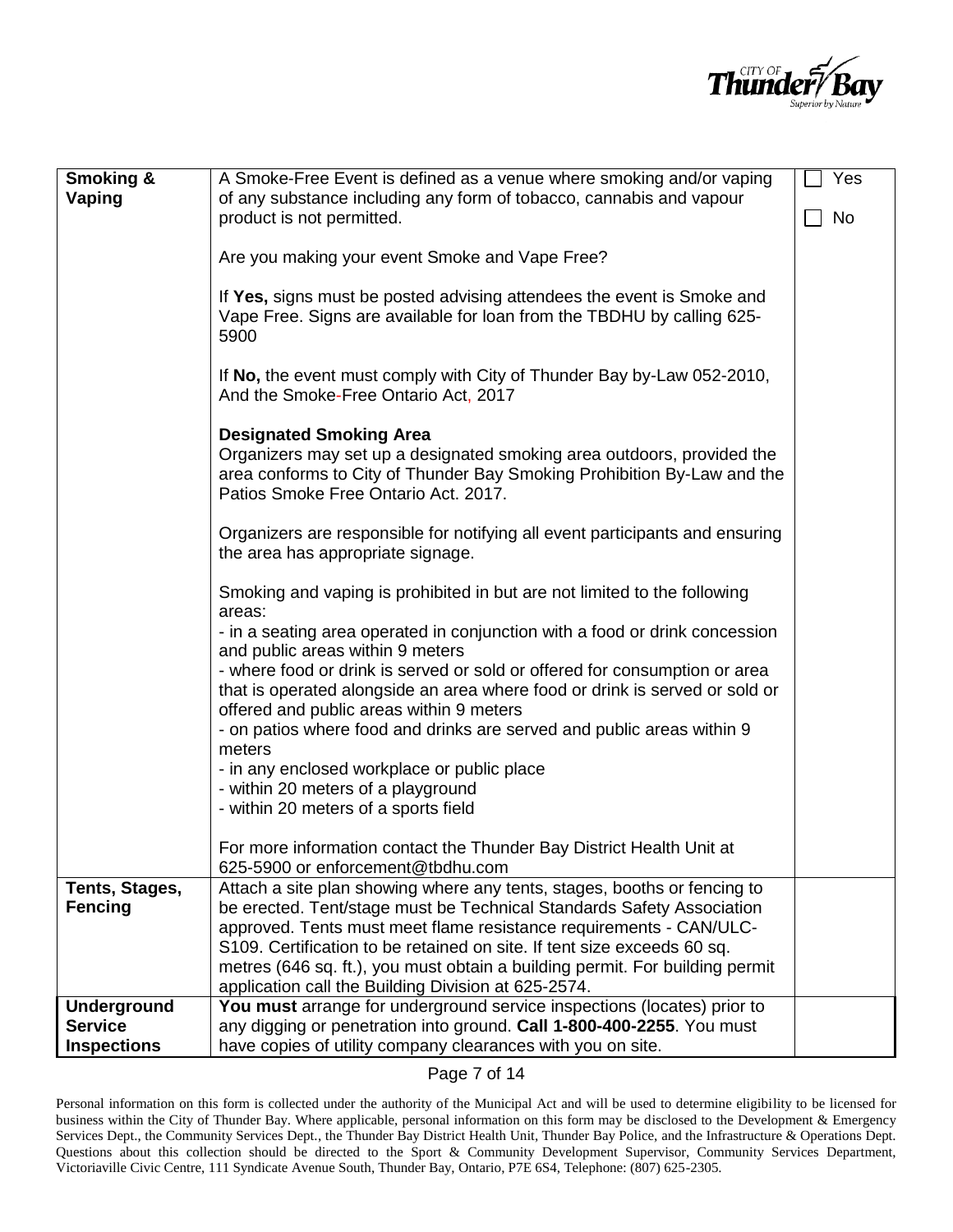

| Waste | Organizers of events on City property must arrange for recycling and site<br>clean-up. WASTE MUST BE REMOVED FROM SITE. | Yes       |
|-------|-------------------------------------------------------------------------------------------------------------------------|-----------|
|       | Do you plan to order a dumpster (at your expense?)                                                                      | <b>No</b> |

#### Page 8 of 14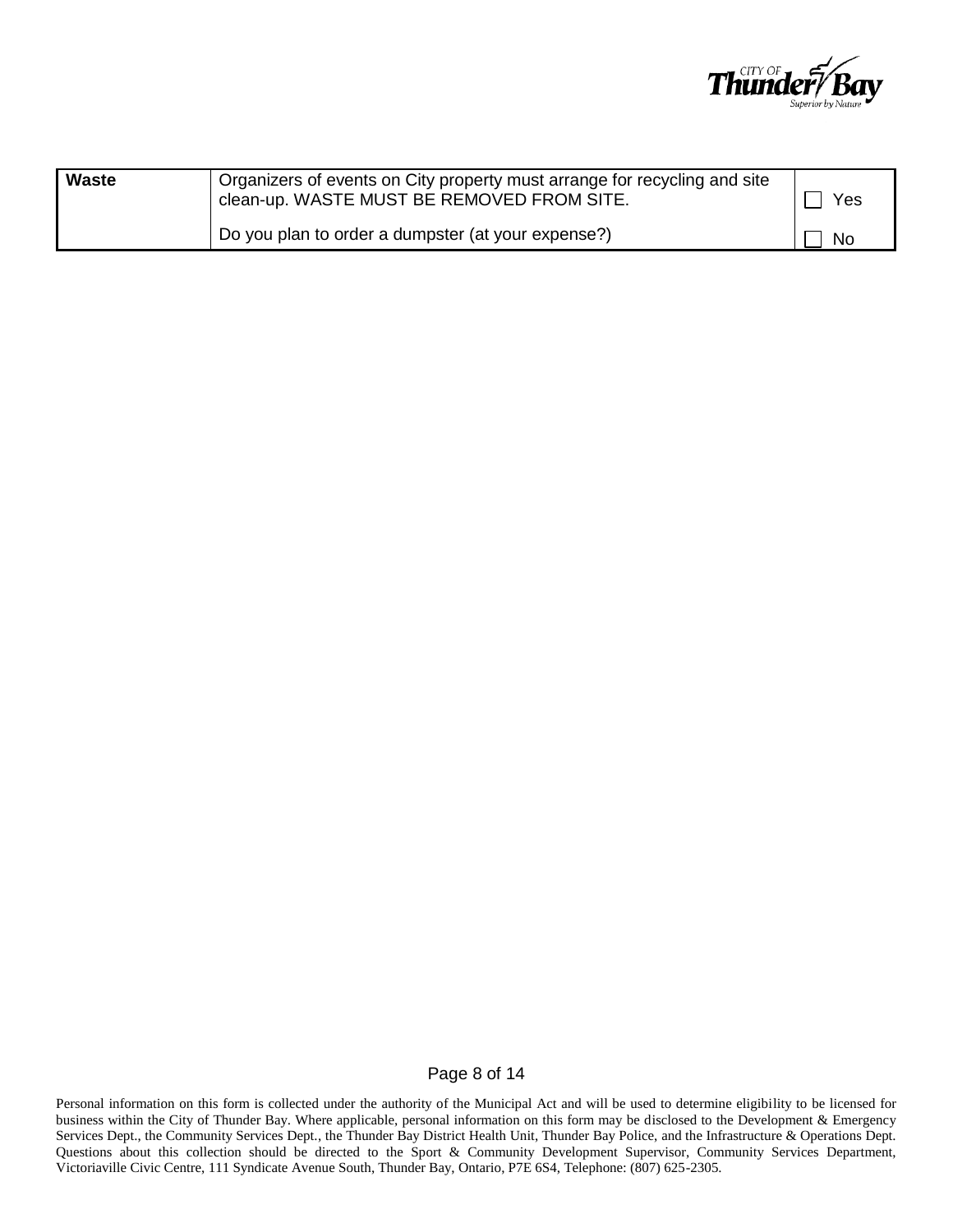

## **SCHEDULE 'B' EVENTS IN CITY PARKS AND/OR ON TRAILS/WALKWAYS**

| <b>Marina Park:</b><br><b>Festival Area</b><br>Tai Chi Park<br>Spirit Garden<br><b>Rec Trails</b><br><b>Mariners Hall</b><br><b>Viewing Circle</b><br>Other | <b>Sound Levels at Marina Park:</b><br>I understand noise levels are not to exceed 97 db immediately in front of stage and not to<br>exceed 91 db elsewhere in the Marina Park Festival Area<br>Require access to video streaming in Festival Area                                                                                                                                                                                                         |                                                                                                                                                                                   |
|-------------------------------------------------------------------------------------------------------------------------------------------------------------|------------------------------------------------------------------------------------------------------------------------------------------------------------------------------------------------------------------------------------------------------------------------------------------------------------------------------------------------------------------------------------------------------------------------------------------------------------|-----------------------------------------------------------------------------------------------------------------------------------------------------------------------------------|
| <b>Chippewa Park:</b><br>Coffee House<br>Dance Hall<br>Picnic Field #1<br>Picnic Field #3<br>Picnic Field #4<br>Picnic Field #5                             | <b>Chippewa Campground:</b><br>Modern Cabin #1 $\Box$ #2 $\Box$ #3 $\Box$ #4 $\Box$ #5 $\Box$ #6 $\Box$ #7 $\Box$<br>RV/Tent Sites                                                                                                                                                                                                                                                                                                                         |                                                                                                                                                                                   |
| <b>Boulevard Lake:</b><br>Main Field<br>(Lakeview Beach)<br><b>Trails around Lake</b>                                                                       | <b>Boulevard Picnic Areas:</b><br><b>Current River Park</b><br>Birch Point & Picnic Area<br><b>Rita Street Picnic Area</b><br>Evergreen Picnic Area                                                                                                                                                                                                                                                                                                        | <b>Other Park, Trail or Parking</b><br>Lot:                                                                                                                                       |
| Will you be staking or<br>digging into the ground?<br>$\Box$ Yes $\Box$ No<br>If yes, where?                                                                | Stage(s):<br>Are you bringing in a stage?<br>$\Box$ Yes $\Box$ No<br>If yes, where will stage be placed?                                                                                                                                                                                                                                                                                                                                                   | Are you planning to have tents at your<br>event?<br>$\Box$ Yes $\Box$ No<br>If yes, how many and where?                                                                           |
| <b>Electricity Required?</b><br>Existing ()<br>Additional ()<br>Where?                                                                                      | <b>Bonfire/Sacred Fire</b> <u>□</u> Yes □ No<br>Location:<br>(only permitted in designated areas)<br>** Contact Thunder Bay Fire Rescue for a<br>Burning permit.                                                                                                                                                                                                                                                                                           | <b>Painting on Trails/Walkways:</b><br>$\Box$ Yes $\Box$ No<br>Only chalk or quick disappearing paint<br>products are allowed. Permission from<br>Parks & Open Spaces is required |
| <b>Admission to be</b><br>Charged:<br>\$<br>/person                                                                                                         | Food Vendors On-site? □ Yes □ No<br>If yes, provide a list of vendors and copy of City of Thunder Bay Business License.<br>Vendors are NOT permitted to sell outside of event area or beyond event hours.<br>CLEANING DEPOSIT: A refundable cleaning deposit of \$500 is required for all events<br>that include food vendors. Funds will be refunded following a post-event inspection by City<br>staff as long as the park is left in a clean condition. |                                                                                                                                                                                   |
| <b>Site Meeting</b>                                                                                                                                         | It is your responsibility to contact the appropriate Parks Supervisor two weeks<br>prior to your event to inquire as to whether a site meeting should be held. Contact:<br>Parks North 684-2895 or 684-3890<br>Parks South 474-4853 or 474-4854                                                                                                                                                                                                            |                                                                                                                                                                                   |

#### Page 9 of 14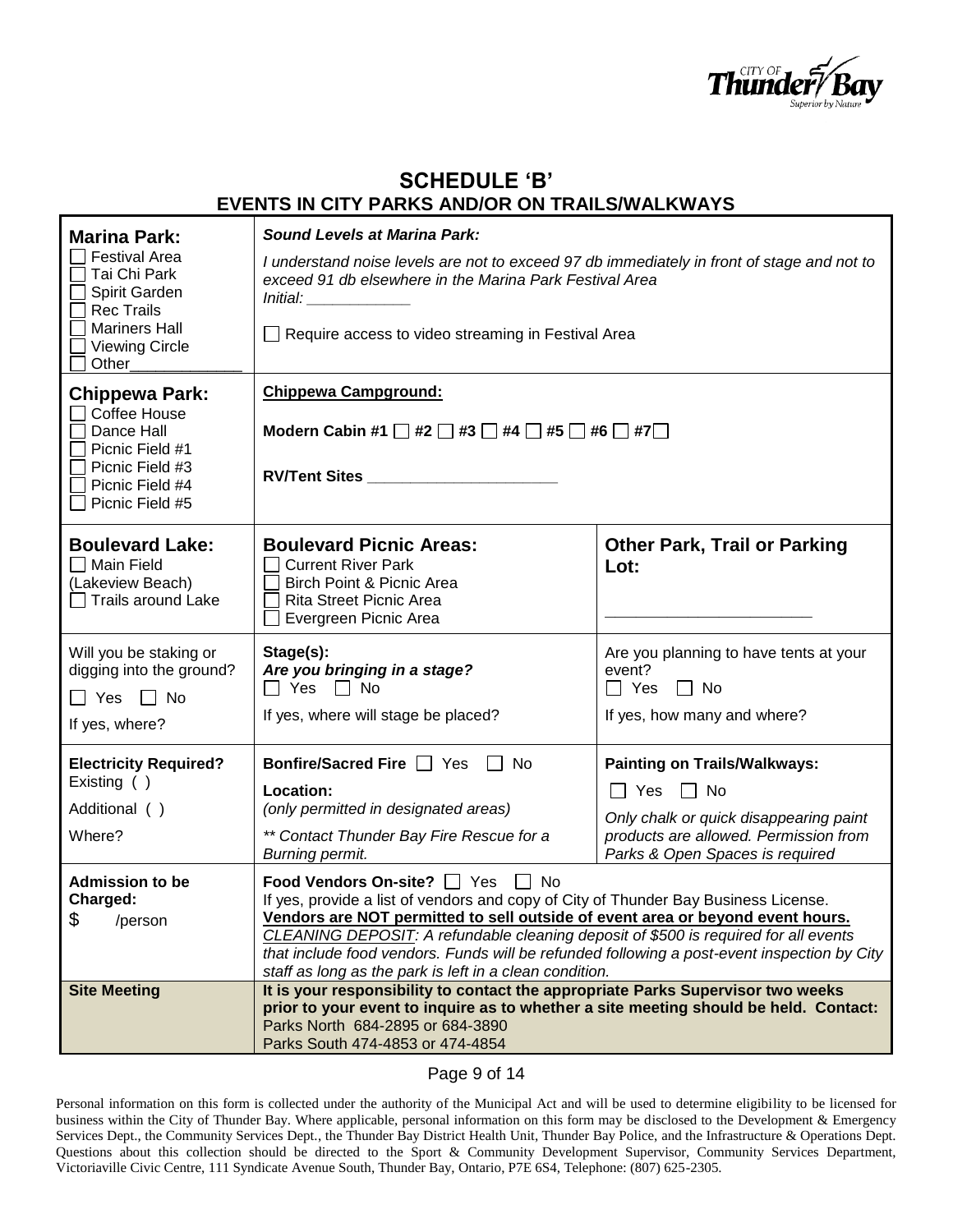

# **SCHEDULE 'C' APPLICATION FOR TEMPORARY STREET CLOSURE**

| Reason for Closure: __________             |                              |                            |                                                                                                                                                        |
|--------------------------------------------|------------------------------|----------------------------|--------------------------------------------------------------------------------------------------------------------------------------------------------|
| Type of Street Closure Required   Full   □ |                              | Partial (ie. 1 lane)       |                                                                                                                                                        |
| <b>STREET(S) TO BE</b><br><b>CLOSED</b>    | <b>FROM</b><br>(Street Name) | <b>TO</b><br>(Street Name) | <b>IF STREET IS BEING</b><br><b>SIGNED AS "NO</b><br><b>PARKING" PRIOR TO</b><br><b>EVENT PLEASE</b><br><b>INDICATE DATES &amp;</b><br><b>TIMES **</b> |
|                                            |                              |                            |                                                                                                                                                        |
|                                            |                              |                            |                                                                                                                                                        |
|                                            | DATE/Q\DAV/MONTU/VEAD        |                            | HUIDE UE UI VEIIDE                                                                                                                                     |

| DATE(S) DAY/MONTH/YEAR | <b>HOURS OF CLOSURE</b> |  |
|------------------------|-------------------------|--|
|                        |                         |  |
|                        |                         |  |

### **Applicants must include the following with their application:**  $\Box$  (attached)

 $\Box$  A draft of a hard copy notice to be delivered (by the applicant) to all businesses and residents impacted by the proposed closure. The draft notice/flyer must be approved by Event Services prior to being distributed. Closures in Marina Park are excluded.

 $\Box$  A detailed map of street closure showing all barricade/police positions

# **\*\* NO PARKING Signs must be picked up and returned to Roads Division (Request signs on Road Section Request on page 3)**

Where do you anticipate event patrons and participants will park?

| Do you plan to use volunteers/staff to attend to barricades or other traffic delineators? $\Box$ Yes $\Box$ No |  |  |
|----------------------------------------------------------------------------------------------------------------|--|--|
|----------------------------------------------------------------------------------------------------------------|--|--|

\_\_\_\_\_\_\_\_\_\_\_\_\_\_\_\_\_\_\_\_\_\_\_\_\_\_\_\_\_\_\_\_\_\_\_\_\_\_\_\_\_\_\_\_\_\_\_\_\_\_\_\_\_\_\_\_\_\_\_\_\_\_\_\_\_\_\_\_\_\_\_\_\_\_\_\_\_\_\_\_

 $\Box$  I agree to keep a 6 metre-wide emergency route clear on the closed streets throughout the event

Page 10 of 14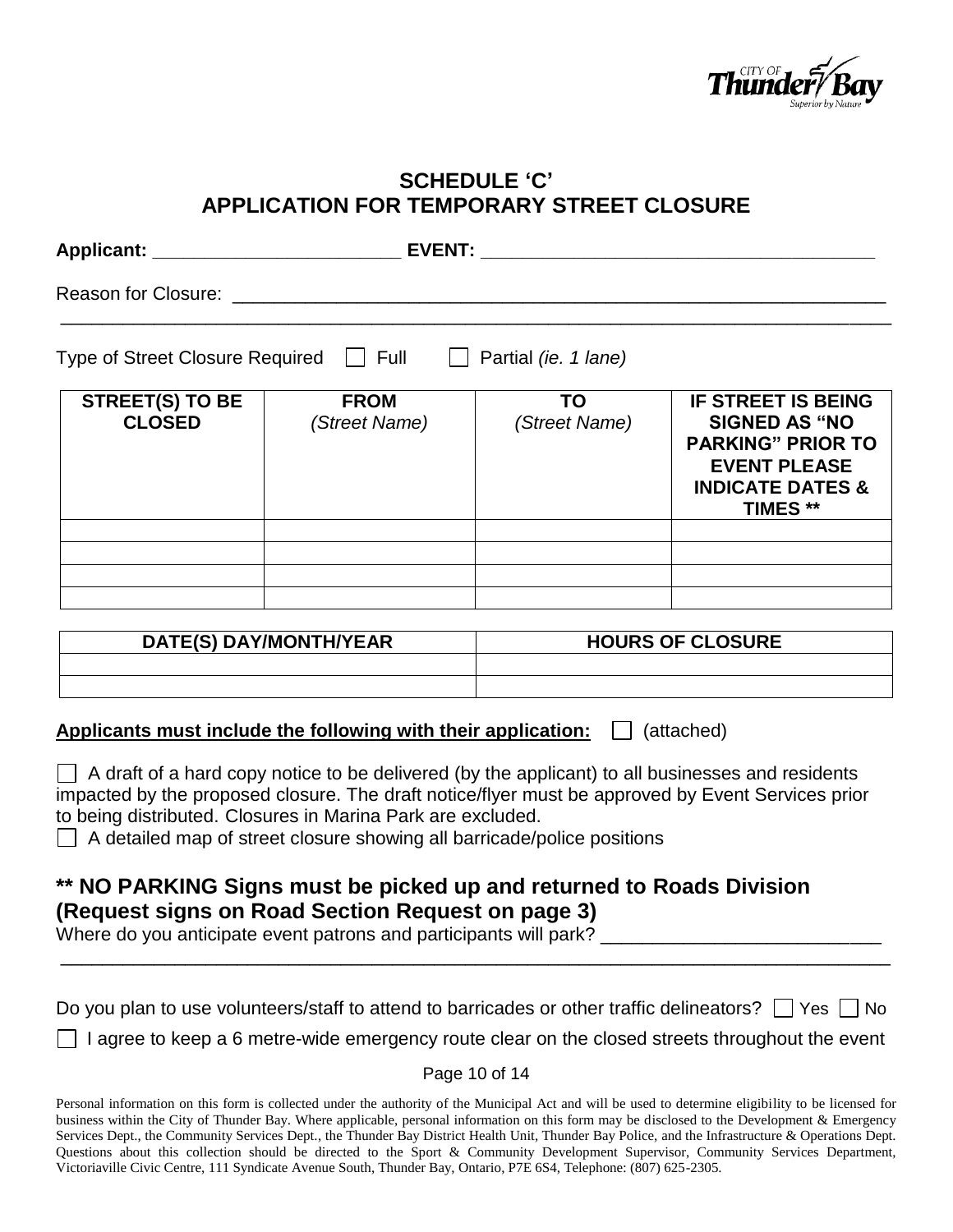

 $\Box$  I understand that set-up and/or event start is not to occur on closed streets until Event Services staff have informed me that all the barricades, volunteers and police officers are in place as per the Authorization for Street Closure for the event.

# **UNDERTAKING TO COMPLY**

- 1. I/We hereby undertake:
	- a) to comply with requirements for the utilization of volunteers and equipment for the manning of barricades for temporary street closures for Events (the "Volunteers");
	- b) to provide the required number of Volunteers and provide each Volunteer safety vests and cell phones/radios;
	- c) in fulfillment of (b) above, to use only Volunteers who have been oriented on the safe undertaking of the services they will be performing during this Event, specifically, those instructions contained in section (2) below;
	- d) to instruct all Volunteers not to confront or block any motorist/person from removing or driving around a barricade;
	- e) to provide all Volunteers an emergency contact number;
	- to instruct all Volunteers that, should a motorist/person remove or drive around a barricade, the Volunteer is to notify those in charge immediately; and
	- g) to instruct all Volunteers to remain at their posts for the entire length of time each has been assigned to that post.
- 2. I/We hereby agree that the Volunteers will:
	- a) be at least 18 years of age;
	- b) wear a safety vest for the duration of the Event;
	- c) set up the barricades at the start of the Event and take down the barricades at the end of the Event in accordance with the instructions of the Event Planner;
	- d) station themselves near the barricade so as to be visible to any approaching motorist but not in the path of any vehicle at any time.
	- e) not to confront any motorists/person or physically try to prevent any motorist/person from removing barricades or driving onto the closed road;
	- f) Immediately call the designated emergency number when:
		- there are insufficient or no barricades to set up at the location;
		- barricades are damaged;
		- a motorist/person has either removed a barricade or driven around them and entered onto the closed road;
		- assistance is required for any other matter.
	- g) remain at their posts for the entire Event;
	- h) inform any inquiring members of the public as to why the street is closed;

### Page 11 of 14

Personal information on this form is collected under the authority of the Municipal Act and will be used to determine eligibility to be licensed for business within the City of Thunder Bay. Where applicable, personal information on this form may be disclosed to the Development & Emergency Services Dept., the Community Services Dept., the Thunder Bay District Health Unit, Thunder Bay Police, and the Infrastructure & Operations Dept. Questions about this collection should be directed to the Sport & Community Development Supervisor, Community Services Department, Victoriaville Civic Centre, 111 Syndicate Avenue South, Thunder Bay, Ontario, P7E 6S4, Telephone: (807) 625-2305.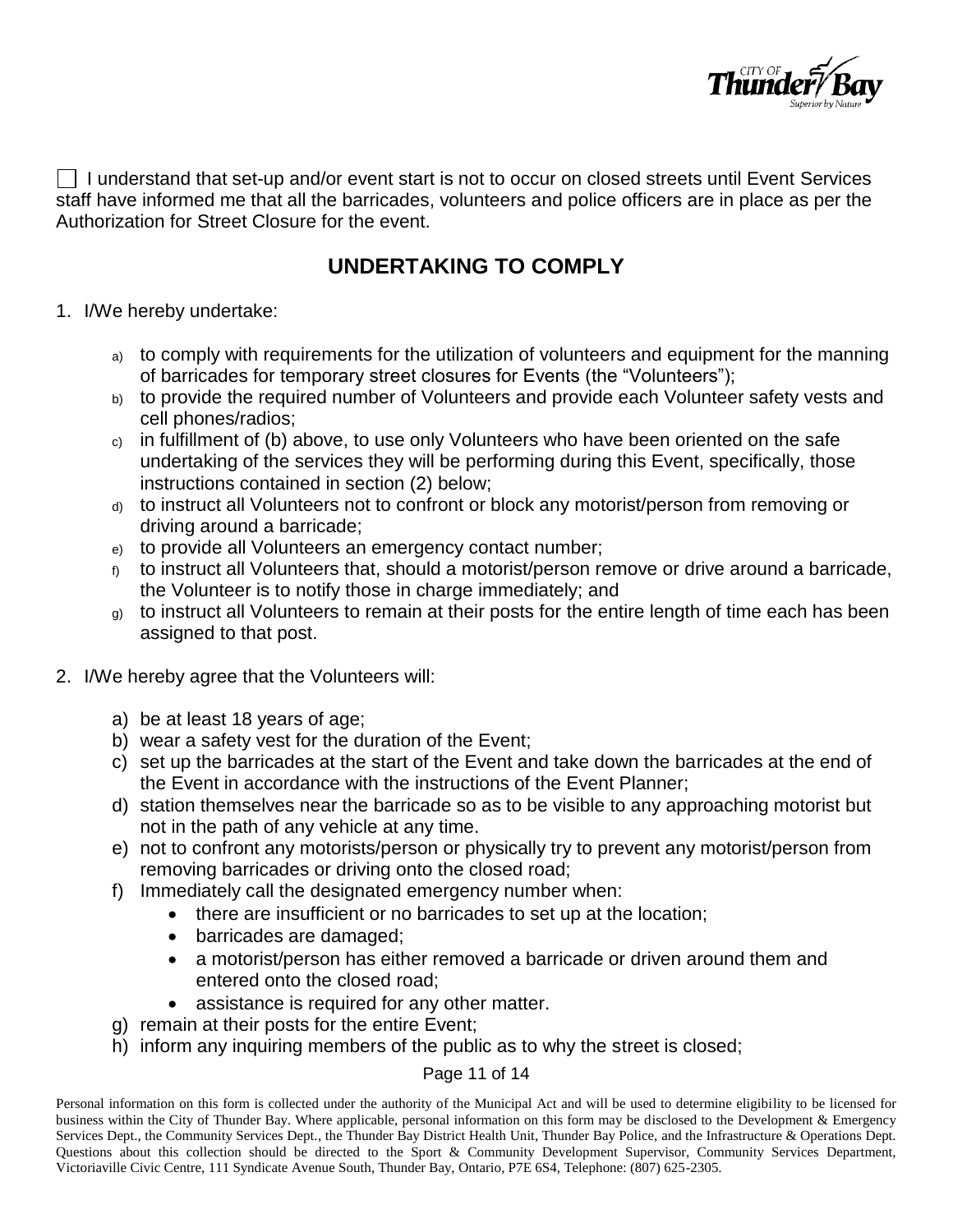

- i) inform inquiring members of the public about alternative routes available to their destination.
- 3. a) I/We understand that failure to provide Volunteers and/or equipment meeting all appropriate requirements in fulfillment of this Undertaking will be addressed by the Corporation in the following progressive steps:
	- i. The problem will be identified to the Event Planner (site supervisor);
	- ii. The Event Planner will be required to resolve all deficiencies prior to the Event taking place to the satisfaction of the Corporation;
	- iii. If the deficiencies are not resolved, the Event will be cancelled; and
	- iv. The Event Planner may be refused a Permit for any future similar events.
	- b) I/We acknowledge and agree that, depending upon the nature and/or seriousness of the deficiency, the Corporation reserves the right to bypass any or all of the steps described in subsection 3(a).
- 4. I/We hereby acknowledge:
	- a) receipt of a copy of the Corporation's Conditions for Temporary Street Closure
	- b) receipt of a copy of this Undertaking to Comply for Event Planners.

I/We have the authority to bind the Event Planner.

SIGNED, SEALED AND DELIVERED in the presence of

| (Print name of Signing Party under each | (Print name of Signing Party under each |
|-----------------------------------------|-----------------------------------------|
| signature)                              | signature)                              |

Date

### **Official in Charge on Day(s) of Temporary Closing:**

| Name:                             |                         |
|-----------------------------------|-------------------------|
| Address:                          |                         |
| Telephone No.: __________________ | Cellular:               |
| E-mail:                           |                         |
| Number of Vehicles:               | Number of Participants: |

|                 | <b>FOR OFFICE USE ONLY:</b> $\Box$ Application Fee Received: (\$25.00) |
|-----------------|------------------------------------------------------------------------|
| Date: Received: | <b>Method of Payment:</b>                                              |

Page 12 of 14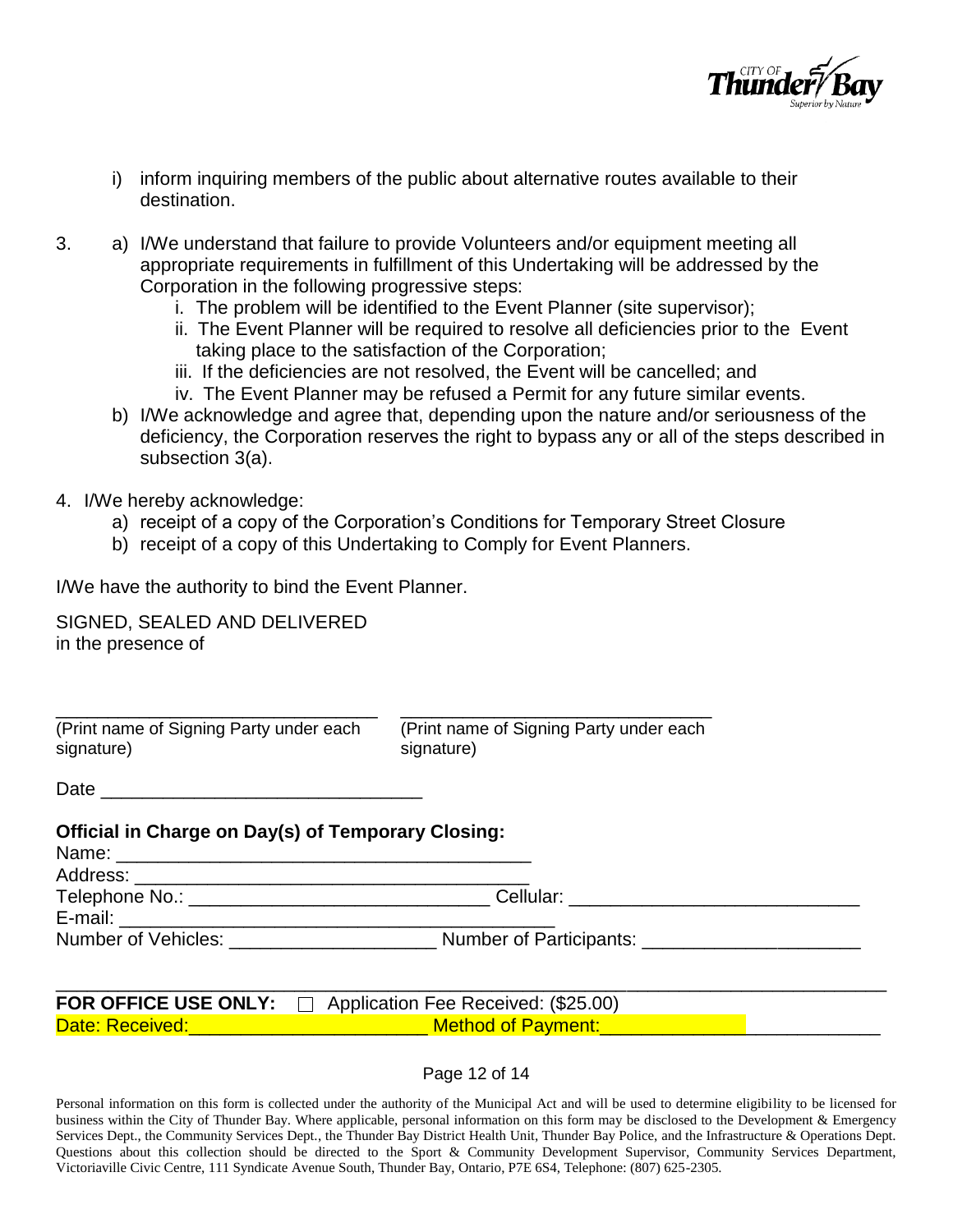

**SCHEDULE 'D' THUNDER BAY POLICE SERVICE PAID DUTY CONTRACT**

#: PD

#### **Part A – To be completed by person/agency requesting paid duty. (PLEASE PRINT)**

Name of requesting person/agency:

Address of requesting party *(full address)*:

Mailing/Billing address if different from above:

Name of contact person:  $\blacksquare$ 

**Part B – To be completed by person/agency requesting paid duty. (PLEASE PRINT)** Describe the event for which the paid duty is required and type of paid duty service requested: \_\_\_\_\_\_\_\_\_\_\_\_\_\_\_\_\_\_\_\_\_\_\_\_\_\_\_\_\_\_\_\_\_\_\_\_\_\_\_\_\_\_\_\_\_\_\_\_\_\_\_\_\_\_\_\_\_\_\_\_\_\_\_\_\_\_\_\_\_\_\_\_\_\_\_\_\_\_\_\_\_\_\_\_\_\_\_\_\_\_\_\_\_\_\_\_\_\_\_\_\_\_\_\_\_\_\_\_\_\_\_\_\_\_\_\_\_\_\_ \_\_\_\_\_\_\_\_\_\_\_\_\_\_\_\_\_\_\_\_\_\_\_\_\_\_\_\_\_\_\_\_\_\_\_\_\_\_\_\_\_\_\_\_\_\_\_\_\_\_\_\_\_\_\_\_\_\_\_\_\_\_\_\_\_\_\_\_\_\_\_\_\_\_\_\_\_\_\_\_\_\_\_\_\_\_\_\_\_\_\_\_\_\_\_\_\_\_\_\_\_\_\_\_\_\_\_\_\_\_\_\_\_\_\_\_\_\_\_ Date of event: Start Time: Finish Time: Anticipated number of persons attending event: Location of Event (full address): \_ Number of Officers Requested: Permit Required *(Parade, MTO, Special Occasion, N/A):* Will alcohol be served? ■ Yes No Security Issues anticipated/identified:

| <b>Part C - Paid Duty Fee Structure</b>                                                                                                                                                                                                                                                              |                                                                                                                                                                                                                   |  |
|------------------------------------------------------------------------------------------------------------------------------------------------------------------------------------------------------------------------------------------------------------------------------------------------------|-------------------------------------------------------------------------------------------------------------------------------------------------------------------------------------------------------------------|--|
| <b>Police Service Members:</b>                                                                                                                                                                                                                                                                       | Equipment:                                                                                                                                                                                                        |  |
| Patrol Officer: \$72,00/hr with 4 hr minimum<br>Sergeant: \$80.00/hr with 4 hr minimum<br>Staff Sergeant: \$85.00/hr with 4 hr minimum<br>Civilian: \$67.00/hr with 4 hr minimum<br>**NOTE: Resources required for duty will be determined by the<br>approving senior officer or his/her designate** | Cruiser - Mobile: \$35.00/hr per cruiser with 4hr minimum +HST<br>(required for parades, vehicle escorts, etc.)<br>Cruiser - Stationary: \$35.00 flat rate +HST<br>(required for police personnel transport only) |  |
| .                                                                                                                                                                                                                                                                                                    |                                                                                                                                                                                                                   |  |

**ADDITIONAL FEES:**

**Short Notice Cancellation Fee:** Less than 24 hours notice – A minimum three (3) hour charge will apply for each Police Service Member booked for paid duty PLUS \$100 cancellation fee.

**Short Notice Booking Fee:** Less than 48 hours notice of an event – \$100 short notice booking fee

**Christmas/New Year's Fee:** Rates for Christmas Eve & Day and New Year's Eve & Day are 1.5 times stated rates above.

**Administration Fee:** 16% of total duty added to each invoice.

*On final approval of the contract, a copy of the contract and an invoice will be forwarded to the requestor's attention. The invoice is payable in advance of your event/escort.*

#### Page 13 of 14